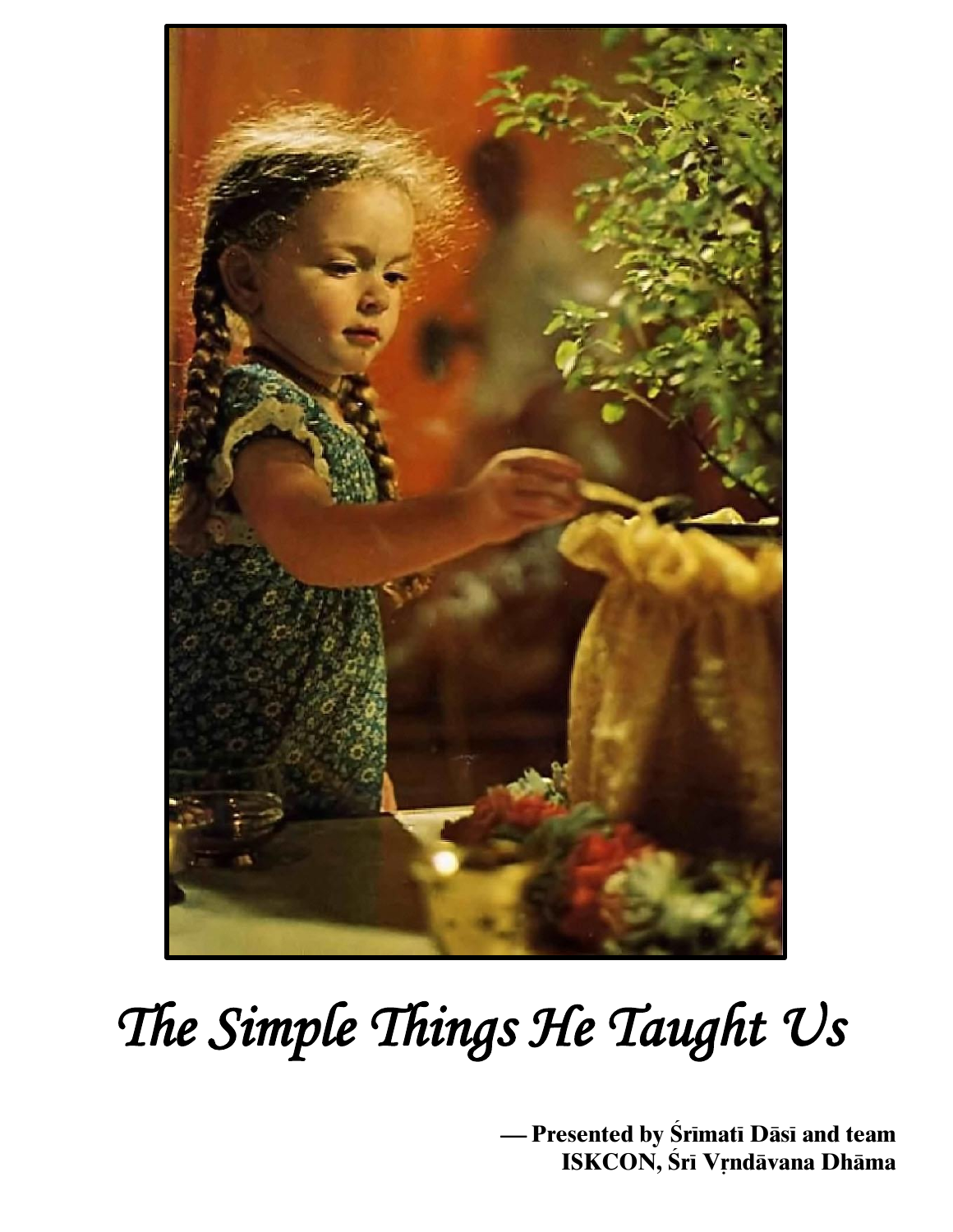*The* **bhakti-yoga** *process should be completed in this life, because in this life we have all the instruments necessary to become fully Krsna conscious. We have mrdangas and cymbals and tongues with which to chant Hare Krsna. Even if we don't have mrdangas and cymbals, we have a tongue. No one has to purchase a tongue.* 

*We also have ears with which to hear the sound that the tongue vibrates. Therefore we have all the instruments we need with us — a tongue and ears. We have only to chant Hare Krsna and use our ears to hear this vibration, and all perfection will be there. We don't have to become highly educated scientists or philosophers.* 

*We have only to chant and hear.* **— The Path of Perfection —**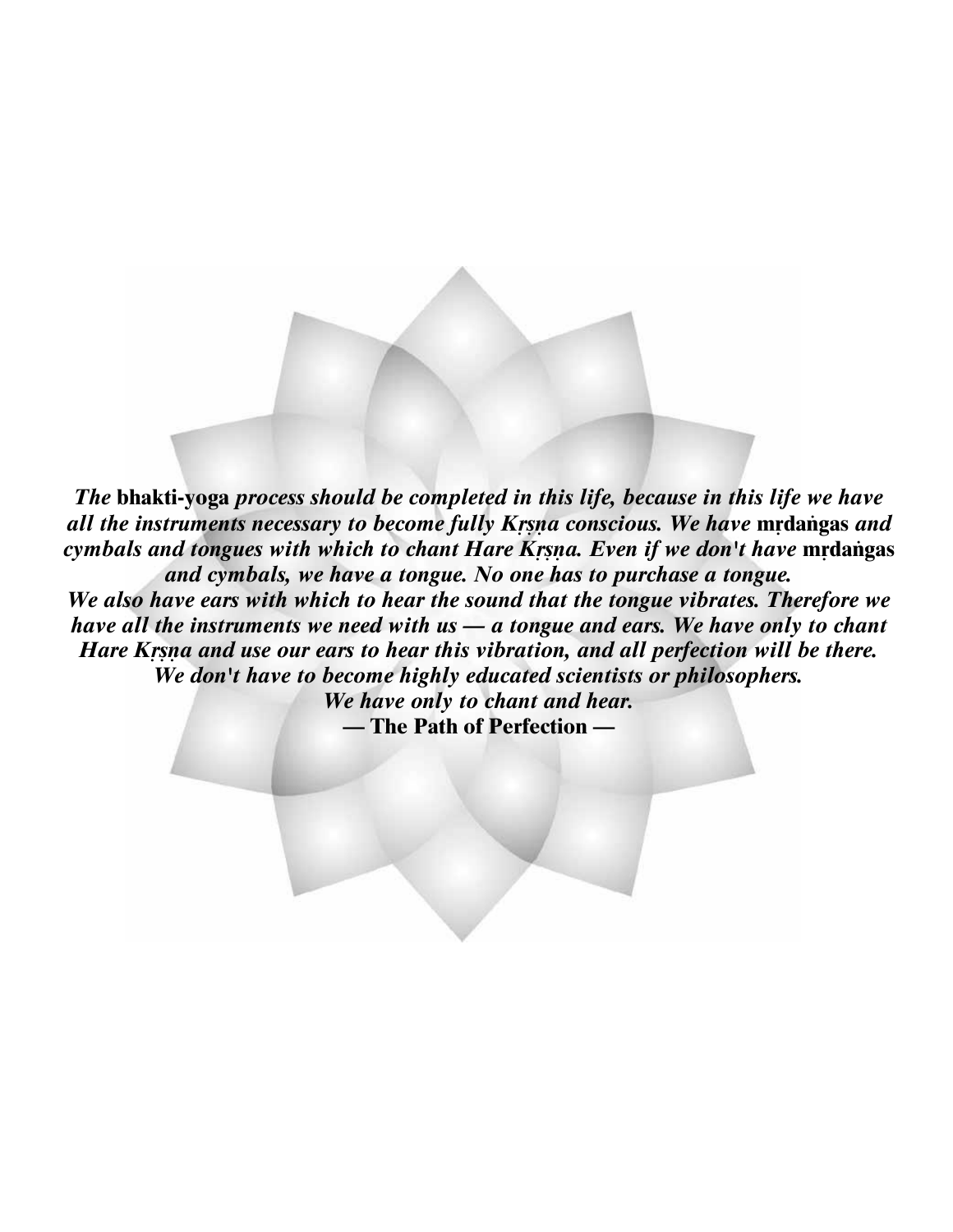# **Contents at a Glance**

| <b>NOW</b> | The Simple Things He Taught Us<br>- seen through the divine eyes of Srila Sanātana Gosvāmi1                      |
|------------|------------------------------------------------------------------------------------------------------------------|
|            | So Simple! Are We Missing out on Anything?!<br><b>ISKCON's Kartika Program — seen through the divine eves of</b> |

| <b>NON</b> | <b>When Simple IS Sublime</b> |
|------------|-------------------------------|
|            |                               |

 $\sim$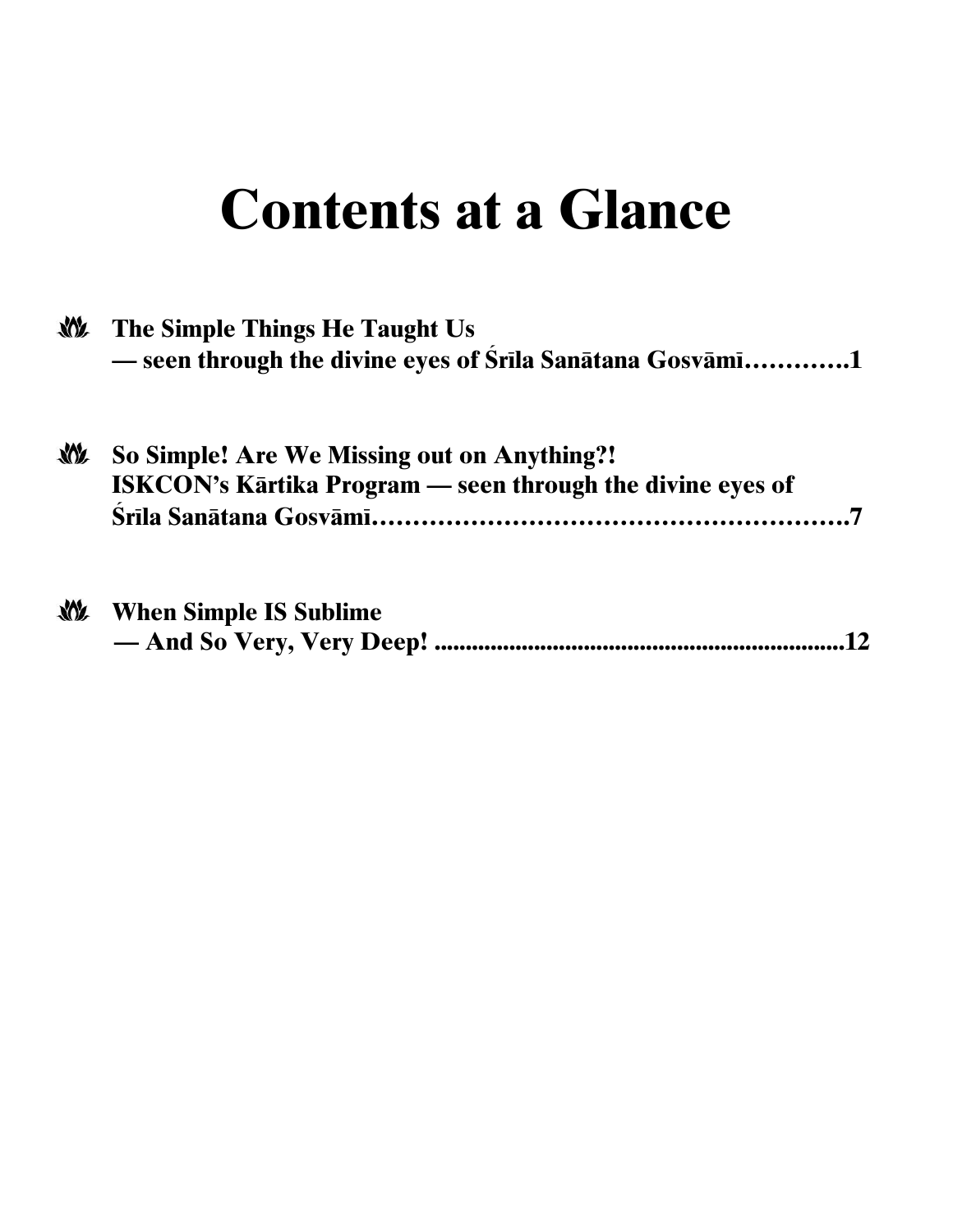# *The Simple Things He Taught Us*

**Srila Prabhupāda gave us so much, so easily. There was no fanfare, for he was graciously unassuming, seeing himself simply as an instrument and messenger of his Guru Mahäräja. Our conditioned nature may sometimes have trouble with this, for that nature tends to be a little gross, doubtful and forgetful.**  Perhaps the preciousness and potency of what Srila Prabhupāda gave us has **not really impressed upon our hearts. Perhaps our enthusiasm to follow the simple things he taught us has waned with the passing of time, or been butchered by mechanical, mindless habit. And so, let's take another look at some of the simple things he taught us — this time, through the divine eyes of Çréla Sanätana Gosvämé.**

#### **Please Offer Obeisances**

Just by offering obeisances to Lord Hari even once, a devotee can attain His transcendental abode.

#### **—***Çré Hari-bhakti-viläsa***,** *Viläsa* **8, Text 367 (V8.367)**

### cohos

Those who offer obeisances everyday to the Supreme Lord, who is unlimited, the destroyer of demons, and beginningless, can avoid taking a trip to the abode of Yamaräja.

#### **—V8.374**

#### $er\rightarrow$

Even if one offers obeisances to Lord Hari with duplicity, all of his sinful reactions that have accumulated during hundreds of previous lives are at once eradicated.



**—V8.370**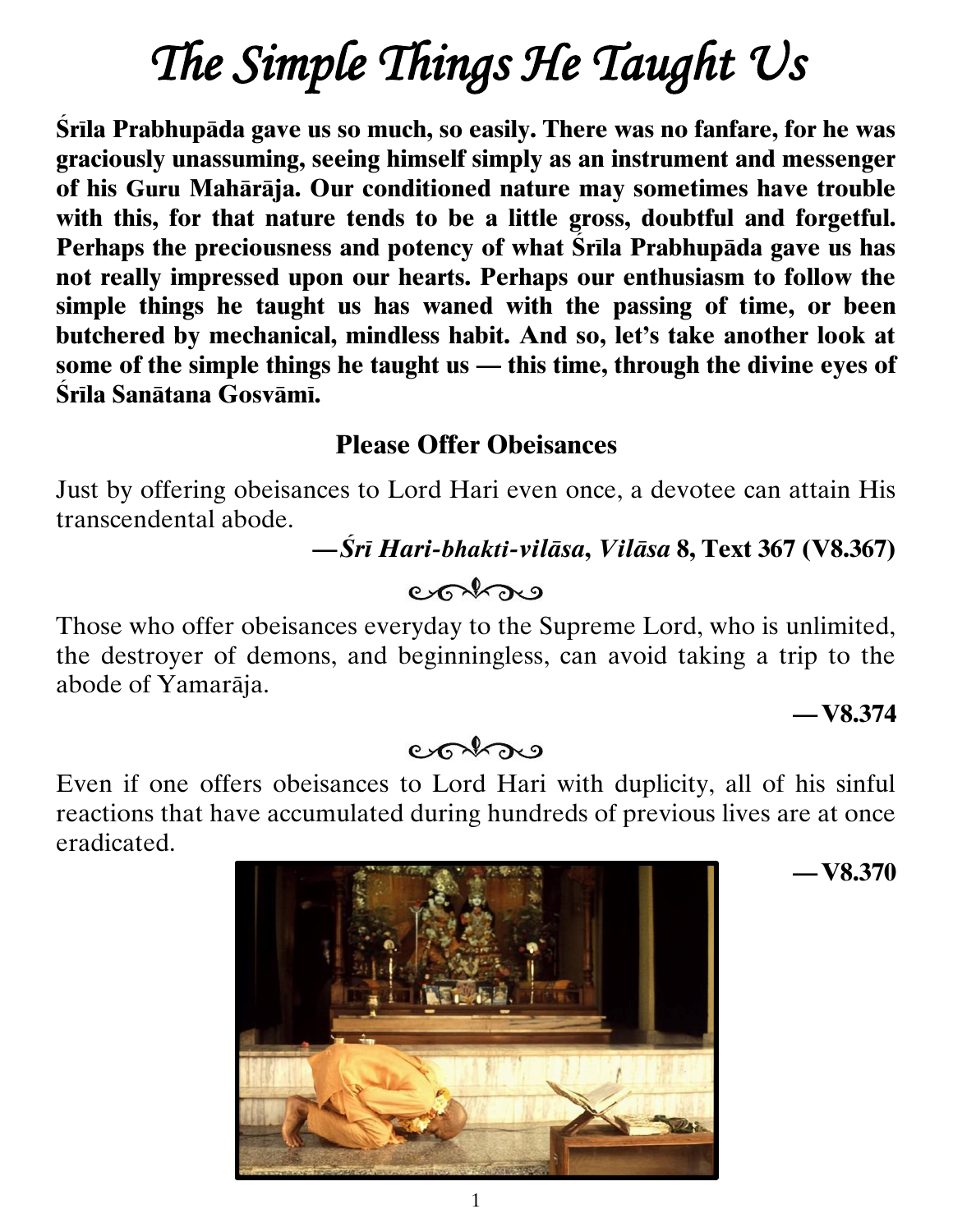#### **Please Honor** *Caranāmrta*

Know for certain that in Kali-yuga, drinking Lord Hari's *caranāmrta* is the best atonement for all kinds of sinful activities. Just by drinking *caranamita*, one's body becomes purified.

Planetary positions cannot harm a person who regularly drinks *caranamita*, nor can thieves and rogues plunder him.

colore

colore

Lord Hari's *caranamita* is more sanctified than all the holy places of pilgrimage and it destroys the sinful reactions of killing millions of living entities. Simply by drinking *caranāmrta* and sprinkling a few drops on one's head, a devotee can

please all the demigods. **— V9.25**

#### **Please Offer a Flower to Krsna**

I worship Śrī Krsņa Caitanya. Simply offering flowers at His lotus feet transforms even an evil-minded person into a pure-hearted soul.

Those who worship Lord Hari with the best of flowers, (*mallikä, mälaté, kadamba, campaka, bakula*, lotuses etc.) become purified and ultimately attain His lotus feet.

 $er\$ 

Simply by worshiping the Lord with an offering of any flower, whether it grew in the water or on land, one becomes eligible to reside in the supreme abode of the Lord.

 $85229$ 

Worship of Lord Visnu with a garland of *tulasi* leaves is the best means of deliverance for those who have fallen into the dark well of material existence. **—V7.307**

**Please Offer Tulasi, Too** 

**— V7.54**

**—V7. 51-52**

**—V7.1**

**—V9.26,51**

**—V9.43**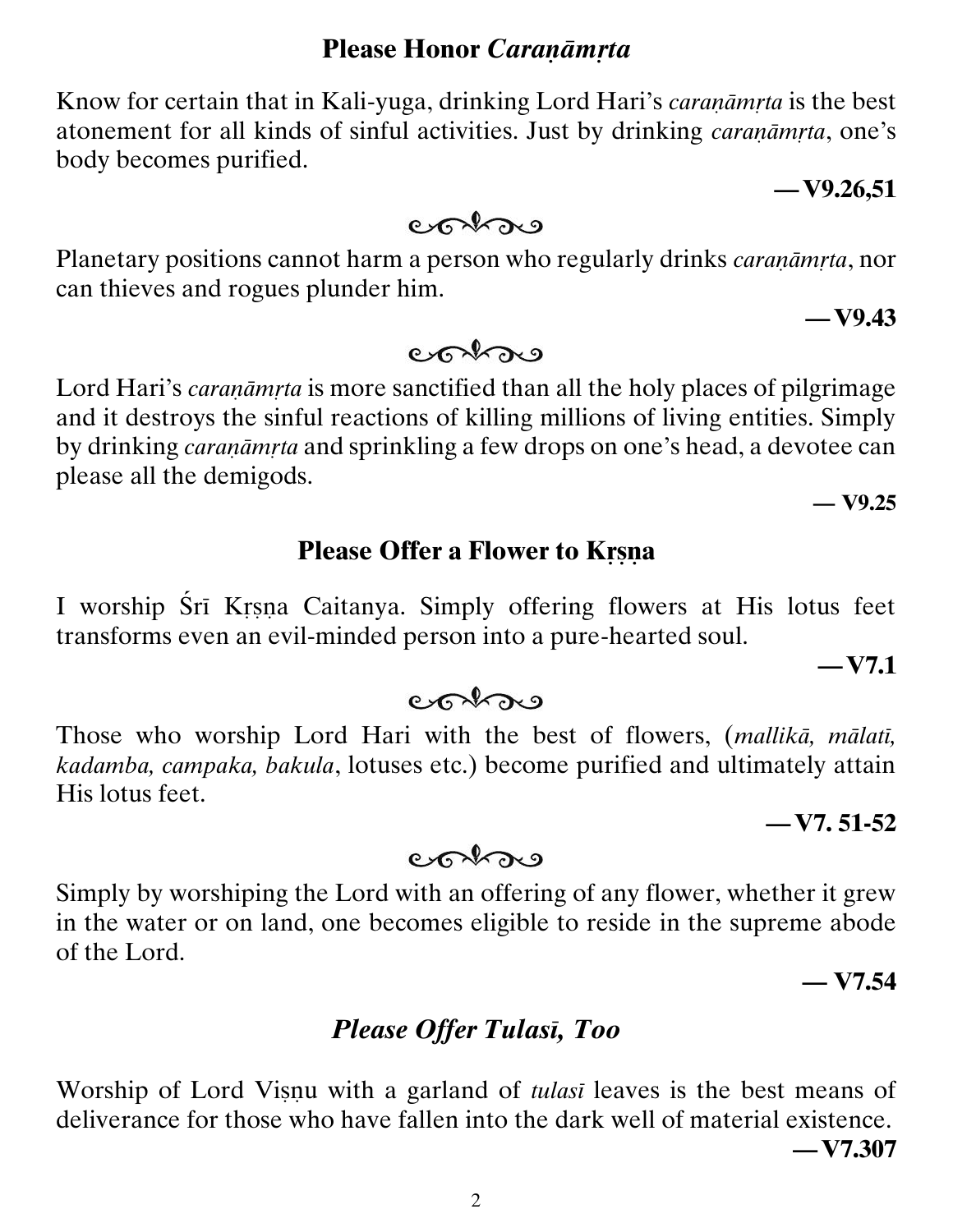One who worships the lotus feet of Lord Hari with offerings of tender *tulasé*  leaves never returns to this miserable world after attaining the abode of the Supreme Lord.

#### **—V7. 322**

conse

Lord Kesava becomes very pleased with a devotee who prepares a garland of *tulasé* leaves and *maïjarés* and then offers it to Him. Indeed, He awards such a devotee residence in the spiritual world.

**—V7. 340**



#### **Please Offer Krsna Incense and a** *Ghee* **Lamp**

Those who offer incense to the Supreme Lord achieve prosperity in this life and enter the spiritual world in the next. Just as the incense smoke rises, the devotee who offers incense every day advances towards an exalted destination as a result of his devotional activities.

#### **—V8. 25**

The purification one achieves by bathing in hundreds of millions of holy places can be achieved simply by smelling the remnants of incense offered to Lord Hari.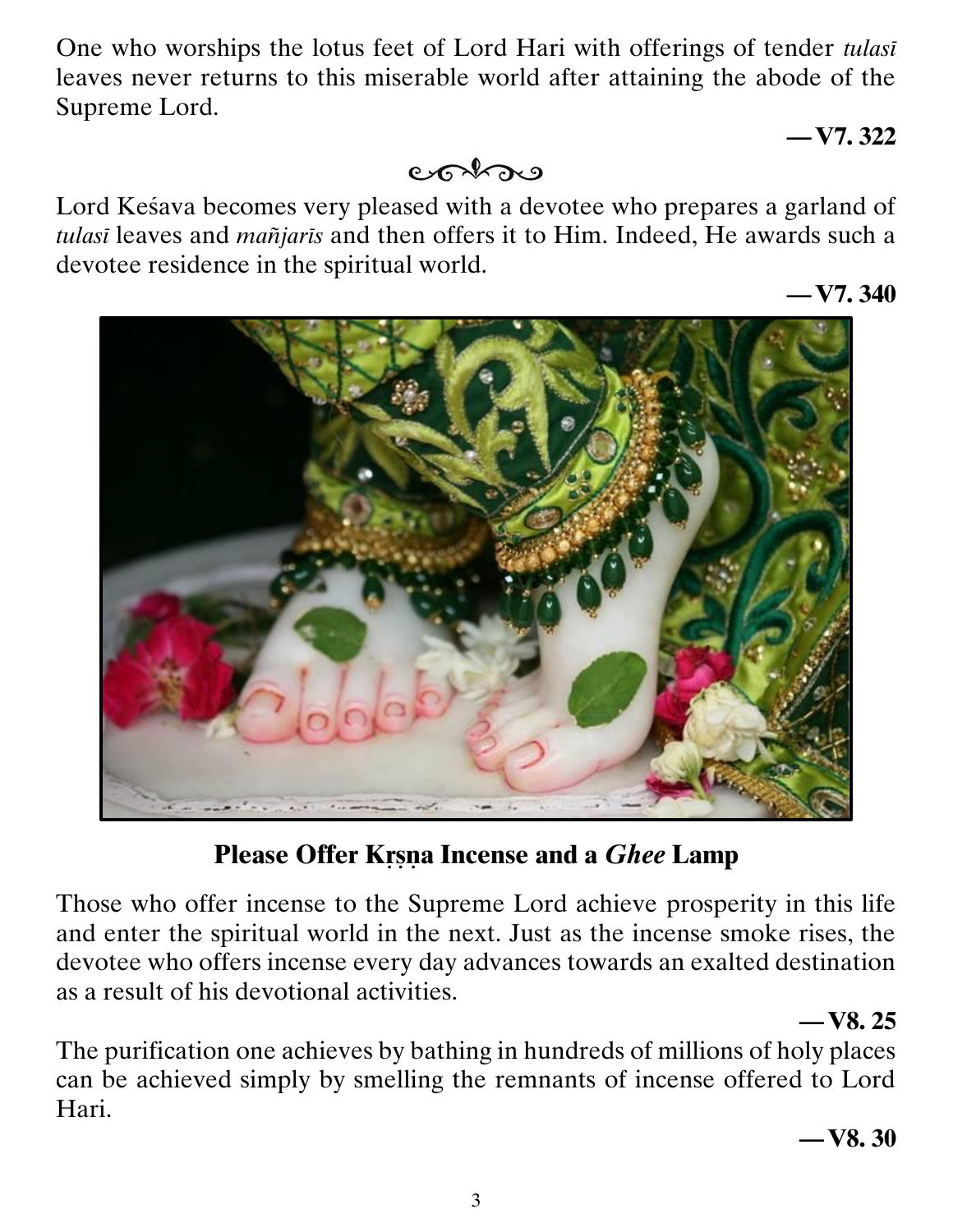Lamps give us vision and upliftment. The more a devotee offers lamps to the Lord, the more he makes advancement.

**—V8. 70**

#### cohos

Lust, anger and pride that are born of ignorance, as well as one's material entanglement, are destroyed simply by worshiping the Lord with a beautiful *ghee* lamp.

**— V8. 303**



#### **Please Also Remember to Pray to Krsna**

The father of the universe does not become as satisfied by prayers of learned scholars as He does by sincere prayers offered by innocent devotees.

**(V8. 350)**

$$
\mathsf{Coh}_{\mathsf{R}}
$$

Just as a mother picks up her child and feeds him her breast milk, the compassionate Lord affectionately gives shelter to sincere devotees who offer Him prayers with devotion.

**(V8. 351)**

$$
\circlearrowright\circlearrowright\circlearrowleft
$$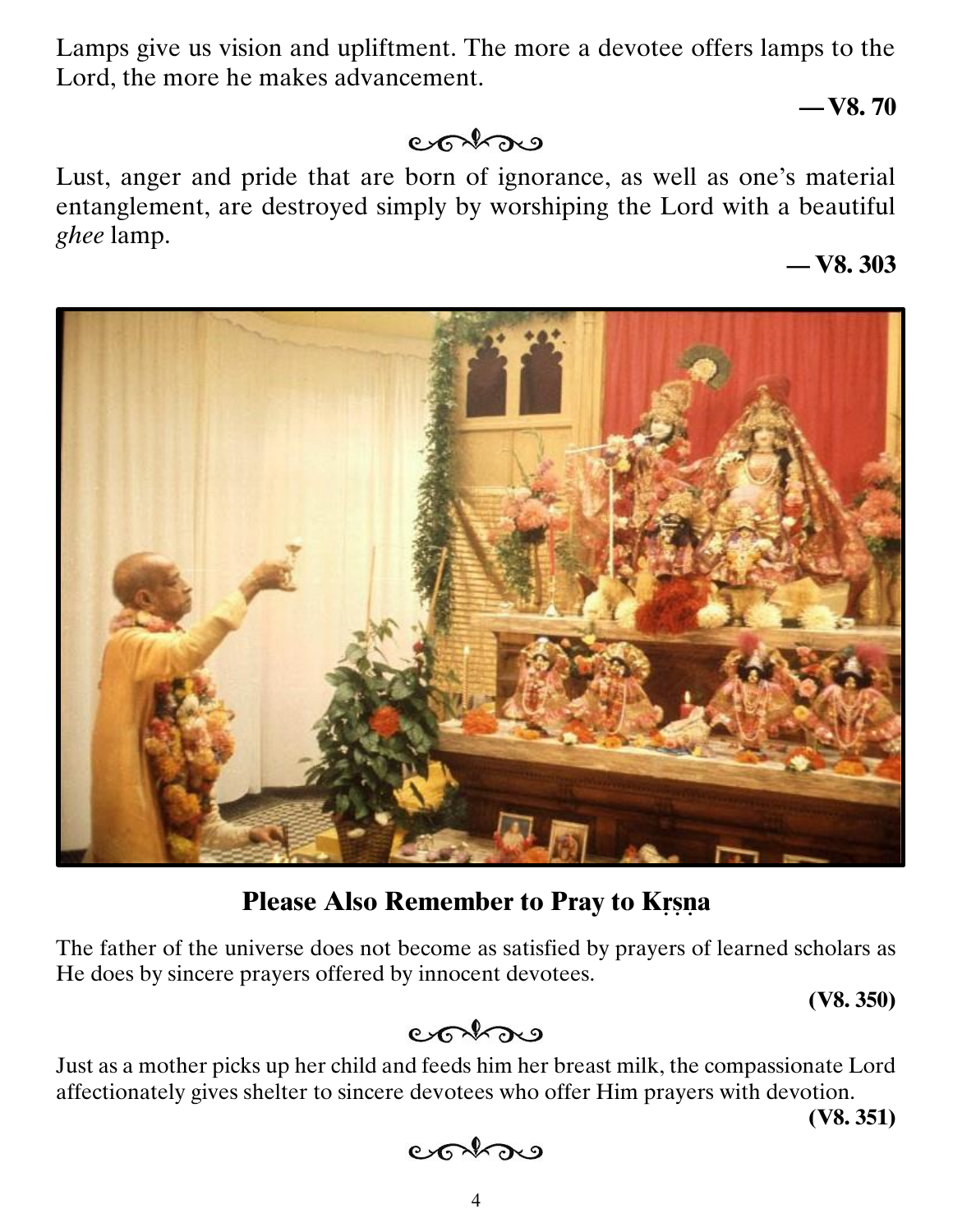O respected *brāhmaņa*, Lord Madhūsudana is not as pleased by an offering of a huge amount of wealth as He is by an offering of suitable prayers.

**(V8. 347)**



**And Please Carefully Study Your "ABCs" Daily**

By drinking Ganges water in the form of hearing *Bhagavad-gétä*, which was spoken by Śrī Krsņa and which is the essence of the *Mahābhārata*, one does not have to experience birth again in this material world. Those who desire to accomplish the four objectives of life should daily recite or hear the *Bhagavadgitā*, which has emanated from the lotus mouth of Sri Krsna.

**—V6.226-227**

#### $er\rightarrow$

The piety one achieves by studying all of the *Vedas*, histories and *Purāņas* can be achieved simply by studying the *Bhagavad-gétä*. A person who regularly recites the chapters of the *Bhagavad-gita* containing the revelation of the universal form and the descriptions of the opulence of the Lord will become pleasing to everyone in the universe.

#### **—V6. 221-222**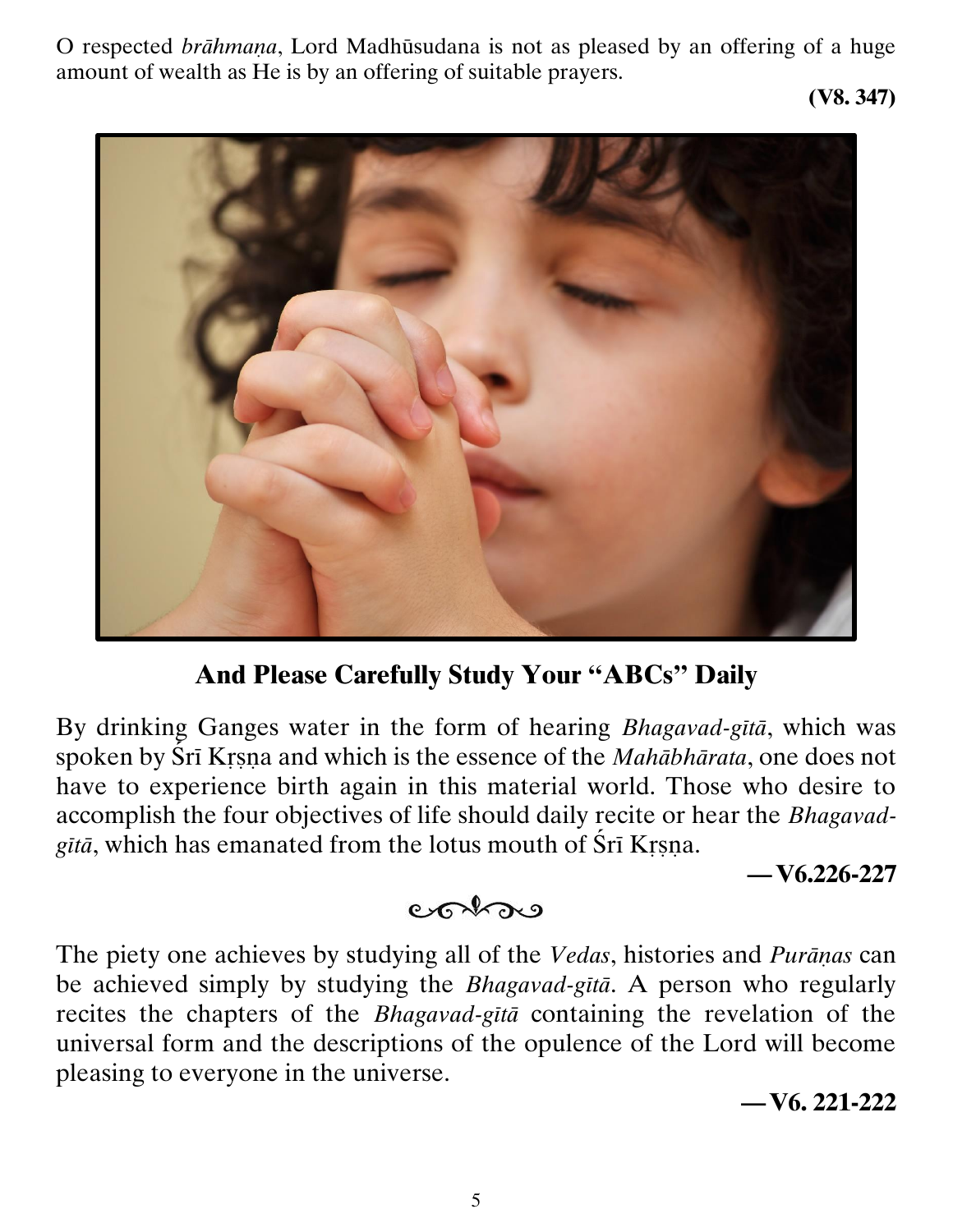One who recites the *Bhagavad-gétä* is considered to possess all kinds of knowledge, and he obtains the merit of giving 10,000 cows in charity. One who recites the *Bhagavad-gétä* every day achieves the eternal abode of the Supreme Lord, which is beyond the jurisdiction of fear.

**—V6.218**



Amazing, isn't it?! Each of the simple little things Srila Prabhupāda **taught us has the potency to take us Home, to free us from the debilitating bondage of material existence. So why aren't we always feeling the benefits?** 

**Hmm! That's a question we have to individually and honestly answer!**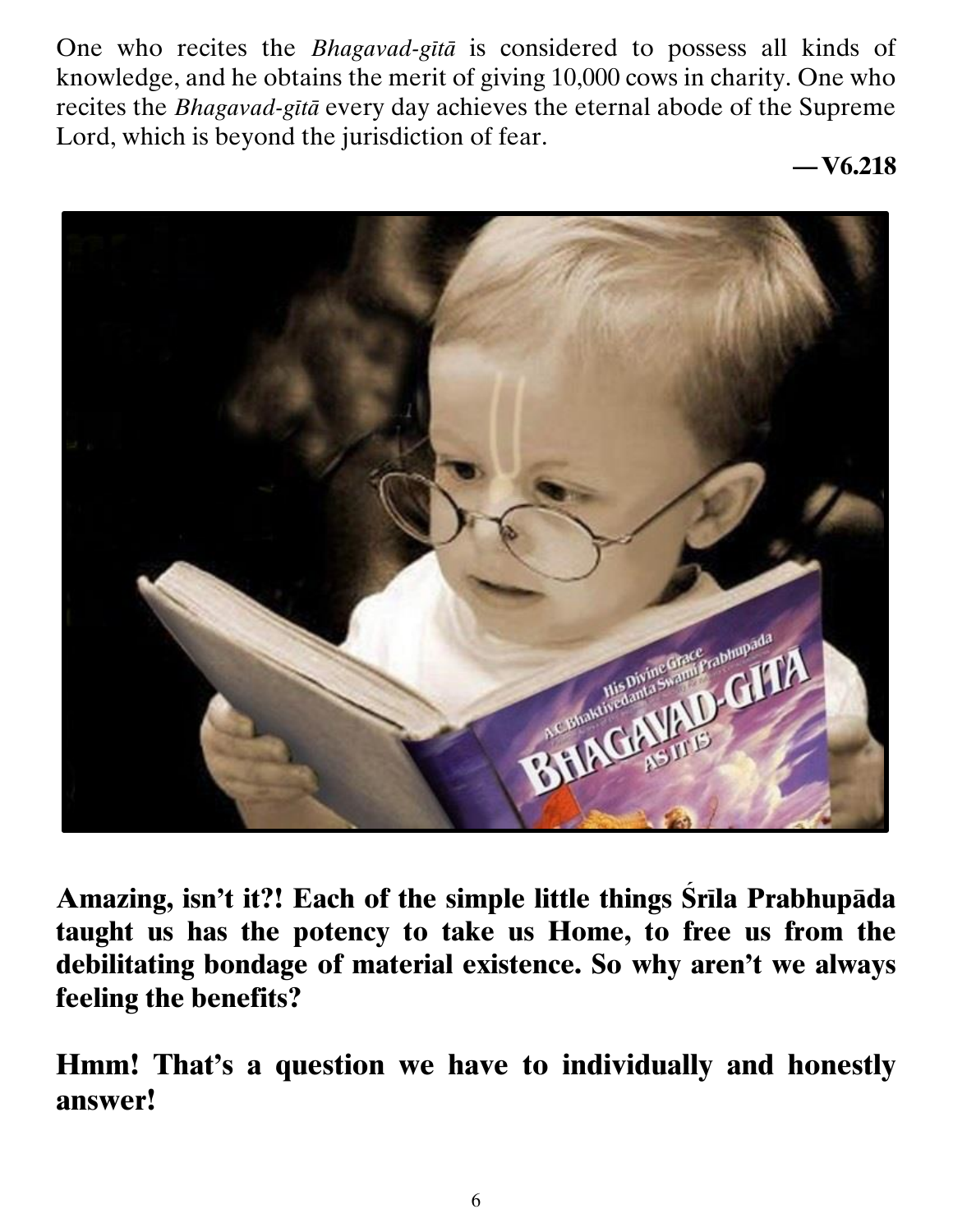# **So Simple! — Are We Missing out on Anything?! —**

 $\overline{\text{Sril}}$  Prabhupāda's mood of simplicity pervades most aspects of ISKCON — even its festivals! Many Gaudiya Vaisnavas practice severe austerities and self-imposed restrictions during such festivals as Kärtika vrata. These restrictions often include:

- Eating very simply once a day in silence
- Remaining awake all night or at least during the last three hours of the night
- Sleeping on the floor
- Maintaining strict self-control
- Offering 108 obeisances daily, etc.

All of these austerities are sastrically approved in Gaudiya Vaisnava literatures like *Sri Hari Bhakti Vilāsa* — but they were never encouraged by Śrīla Prabhupāda.

The ISKCON standard for Kärtika is so, so simple:

- Daily offer a *ghee* lamp to Rādhā-Krsna at the temple and/or at home
- Come together to sing *Dämodaräñöaka*
- Maintain the usual ISKCON morning and evening program
- And of course don't offer or honor anything containing urad däl.

## **Hmm! What does Srila Sanātana Gosvāmi have to say about the simple things we do during Kärtika?**

Before we answer that question, let's take a brief look at what he says about Kärtika in general….

I surrender myself at the lotus feet of Their Lordships, Śrī Śrī Rādhā-Dāmodara. Śrī Dämodara is the predominating Lord of the month of Kärtika. By His influence, the month of Kärtika has become glorious. Among all the months, Kärtika is definitely the best. It is more auspicious than the most auspicious and more sanctified than the most sanctified.

**(HBV 16.1, 36)**

$$
\mathfrak{c}\mathfrak{c}\mathcal{A}\mathfrak{d}\mathfrak{o}
$$

Just as Lord Dämodara is known to be very affectionate to His devotees, His favorite month, Dämodara, or Kärtika, is also very magnanimous because even a small service rendered during that month is accepted as very great.

**(HBV 16.42)**

```
cohos
```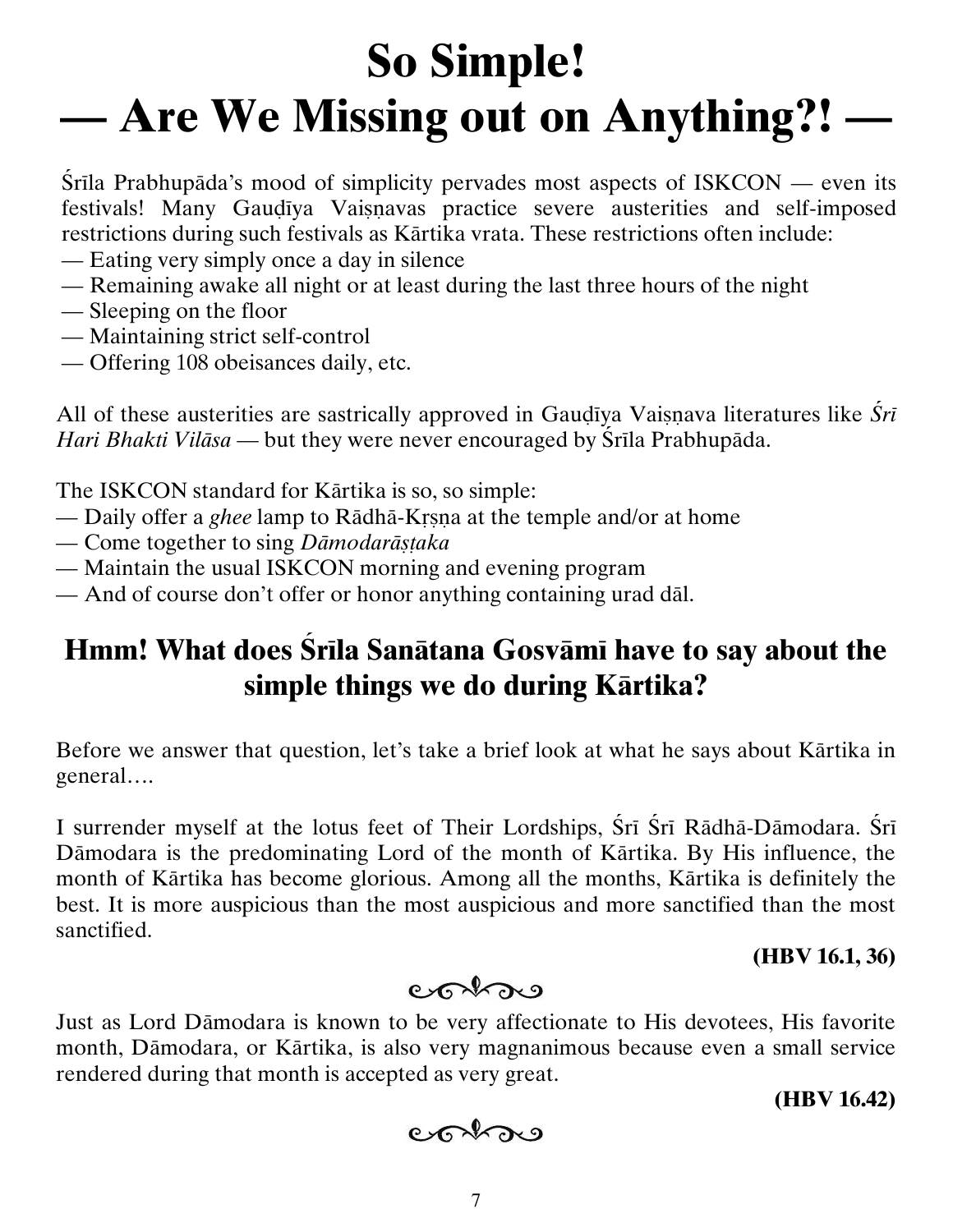This valuable human form of life is rarely achieved by the conditioned souls and even rarer is the opportunity to observe the vow of Kärtika, which is very dear to Lord Hari. O lion among sages, liberation from material existence is guaranteed for a person who, according to his own ability, observes the vow of Kärtika as it is prescribed in the scriptures.

#### **(HBV 16.43, 51)**

#### **(HBV 16.45)**

**(HBV 16.88)**

cohos

person for one hundred lifetimes.

Because of being worshiped during the month of Kärtika, the Supreme Lord Hari becomes inclined to forgive one thousand offenses and even grave sins performed by His worshiper.

### Interesting! And what does Srila Sanātana Gosvāmī have to say **about the simple things we do during Kärtika?**



### entre

The benefit one receives by observing vows in this world accompanies a person for only one lifetime, but the benefits one receives by observing the Kärtika vows accompanies a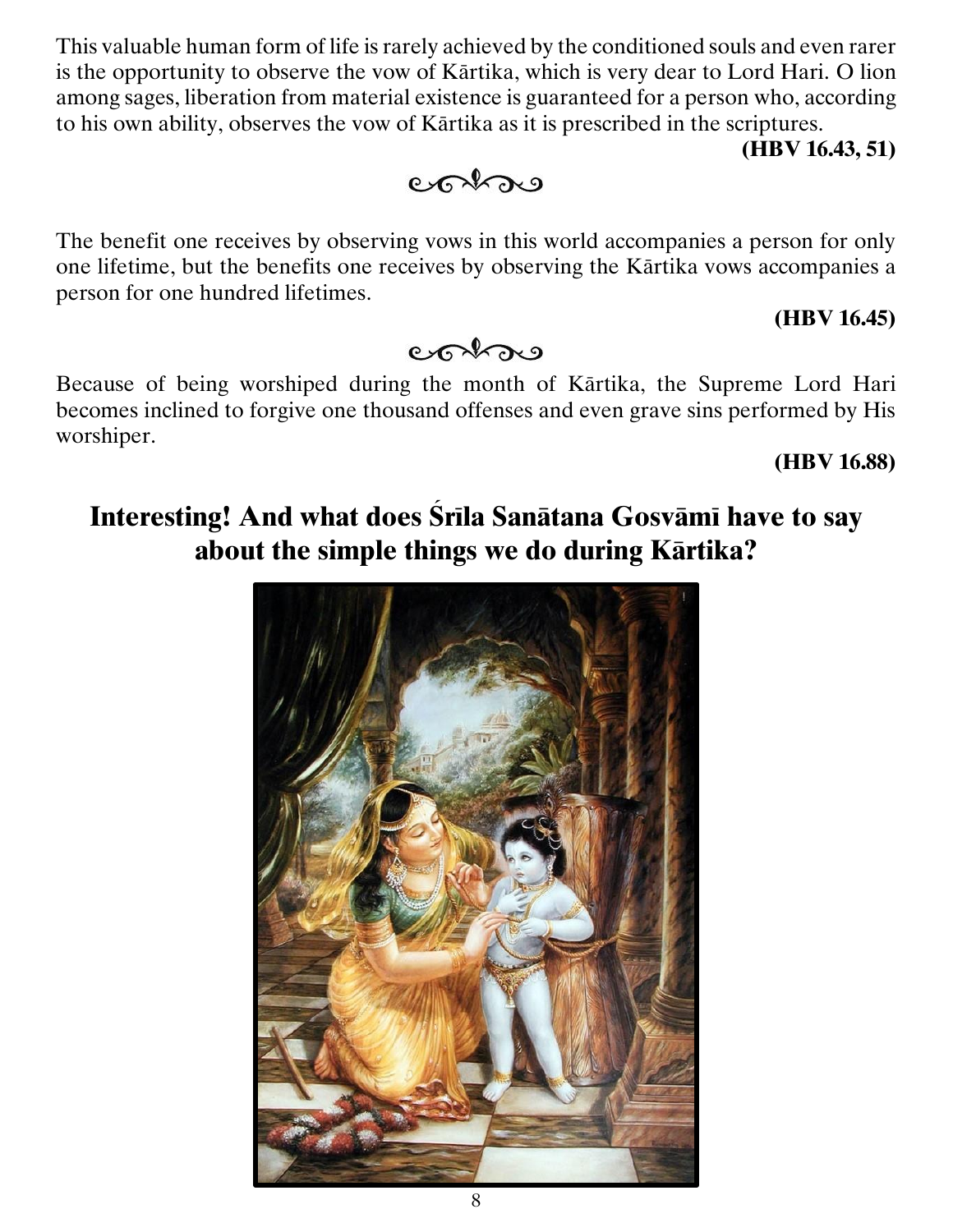### **Following the ISKCON morning and evening program given by Çréla Prabhupäda.**

Both these programs centre around coming together to worship the Deity and hear *krsna-kathā*. Śrīla Sanātana Gosvāmī has something to say about both these activities when performed during Kärtika.

#### **Worshiping the Deity**

O Bhārgava, by bathing at Kurukṣetra, one achieves millions of times more merit than by an ordinary ritualistic bath. The same merit is attained by regularly bathing in the Ganges. One obtains more merit than this by taking a holy bath at Puskara. More than that is obtained by bathing at Dvärakä but by bathing and worshiping the Supreme Lord during the month of Kärtika, one is transferred to the planet of Lord Krsna.

#### **(HBV 16.151)**

Taking a holy bath, giving charity and especially offering worship to the Supreme Lord during the month of Kärtika in any country awards one the merit of performing an *agnihotra* sacrifice.

 $er\$ 

#### **(HBV 16.150)**

#### **Kåñëa-kathä**

One who hears the topics of Lord Hari with great devotion in a regulated manner during the month of Kärtika will achieve the merit of donating one hundred cows in charity, even if they have understood only one-half or one-quarter of a sloka.

#### **(HBV 16.75)**

#### **(HBV 16.76)**

### contro

O great sage, during the month of Kärtika, one should give up all varieties of religious performances and simply hear narrations of the scriptures in the presence of the Deity of

 $er\$ 

the Supreme Lord.

O lion-like sage, one who glorifies the names, forms, qualities, and pastimes of Lord Hari during the month of Kärtika, whether for his ultimate benefit or some material motive, will deliver one hundred generations of his family.

#### **(HBV 16.77)**

#### $85222$

Lord Madhusüdana becomes more pleased with those who discuss the scriptures during the month of Kärtika, than he does with those who give charity, even cows and elephants, and those who perform sacrifices.

**(HBV 16.79)**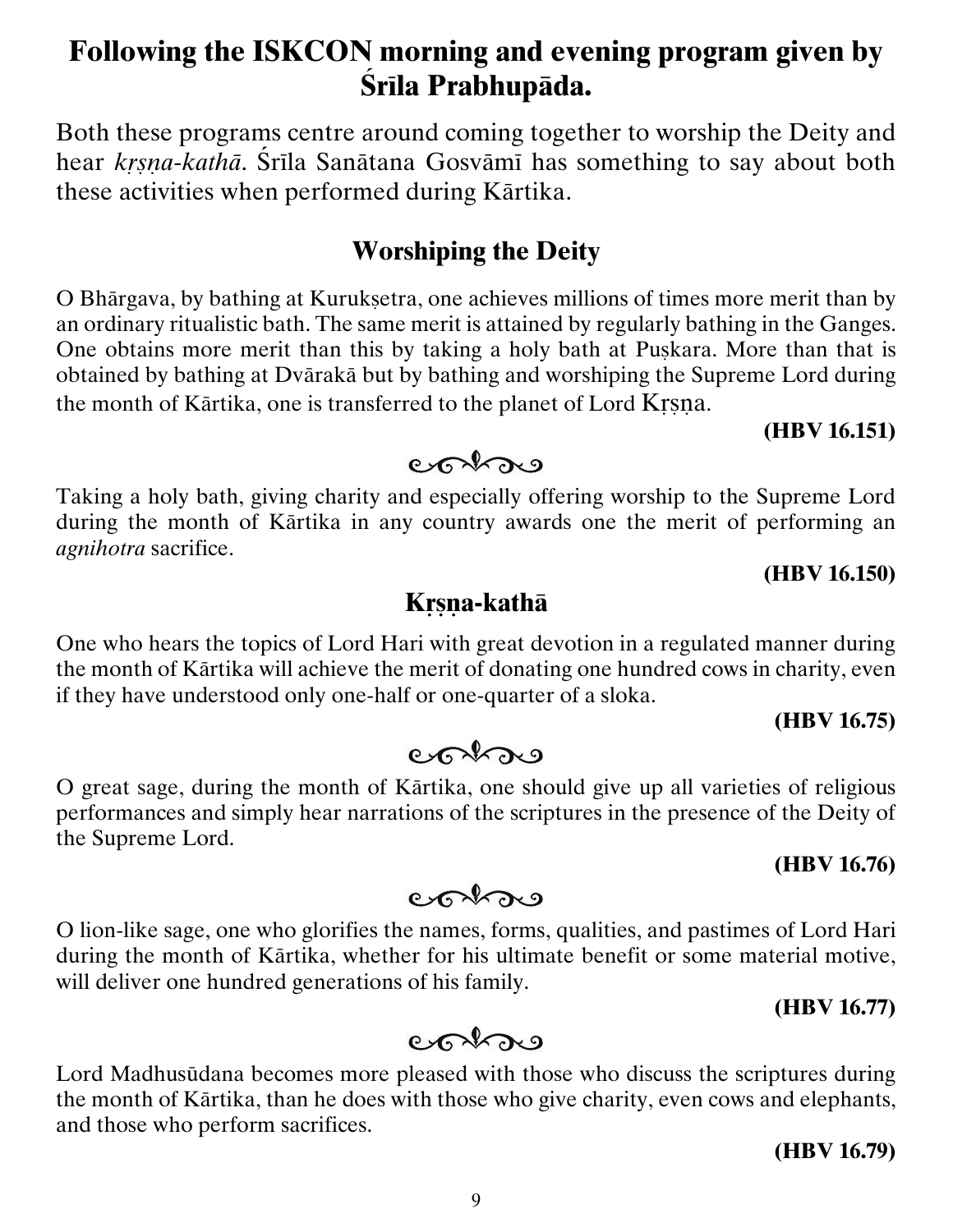O lion among sages, one who hears discussion of Lord Hari during the month of Kärtika will be freed from all suffering during the next ten million lifetimes.

 $er\$ 

#### **(HBV 16.80)**

O sage, during the month of Kärtika, if a person daily recites even a single sloka of the *<u>Śrīmad-Bhāgavatam* with great devotion, he will attain the merit of studying the eighteen</u> *Purānas* in their entirety.

#### **(HBV 16.81)**

#### $85222$

O Närada, one who discusses the *Bhagavad-gétä* during the entire month of Kärtika will never again return to this material world.

#### **(HBV 16.68)**

#### **Singing Dāmodarāstaka**

During the month of Kārtika, one should daily recite the famous prayers, *Dāmodarāstaka*, which were composed by Satyavrata Muni. The offering of these prayers if the best form of worshiping Lord Dämodara because this attracts His mercy.

#### **(HBV 16.198)**

### **Offering a** *ghee* **lamp**

As a result of offering a *ghee* lamp, even a fraction of a second, during the month of Kärtika, all the sinful reactions that are accumulated during thousands of millions of previous lifetimes are destroyed.

#### **(HBV 16.99)**

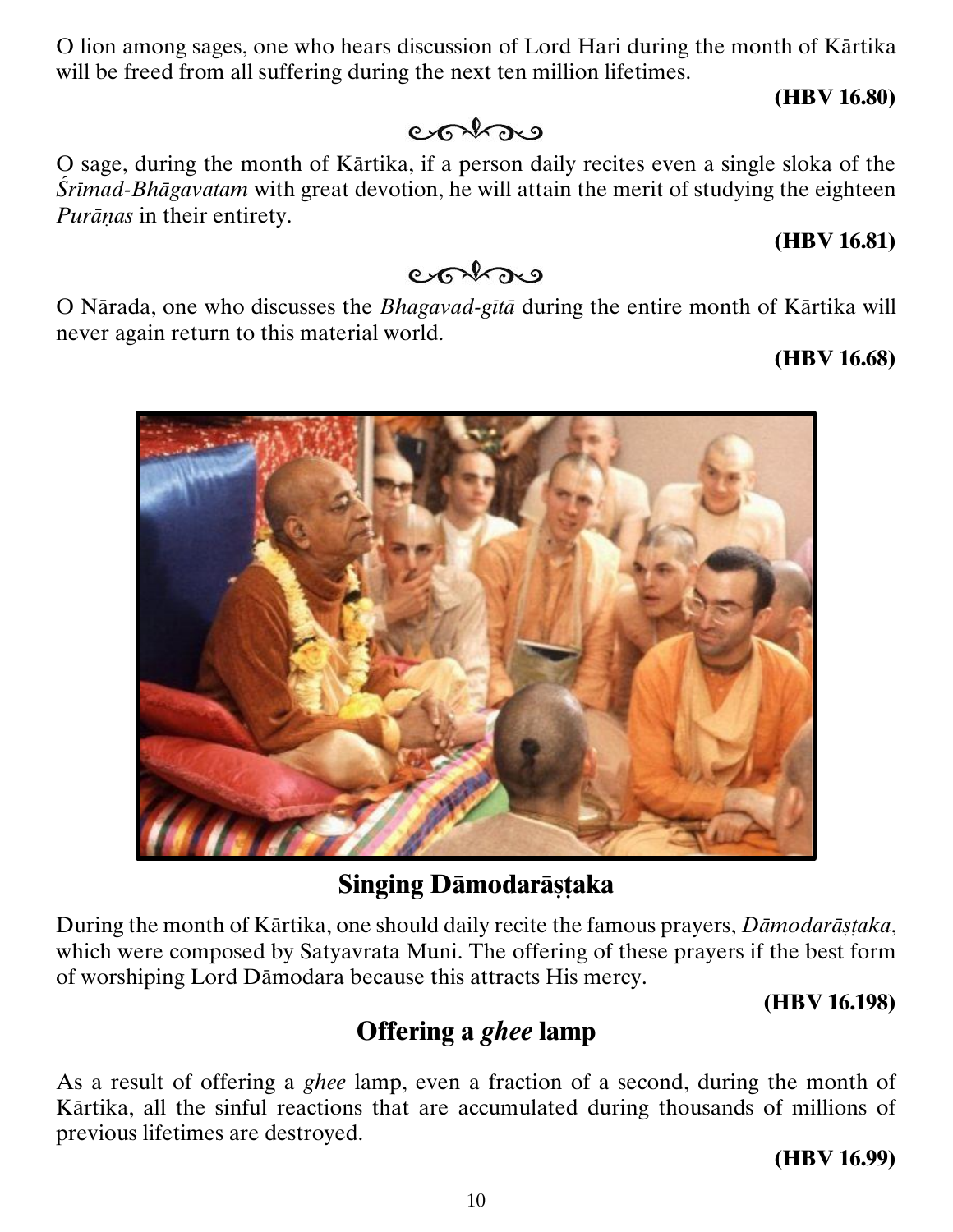O foremost brahmana, hear now the glories of offering a *ghee* lamp during the month of Kärtika, which is very dear to Lord Kesava. One who offers a *ghee* lamp during that month will never take birth in the material world.

#### **(HBV 16.100)**

Just by offering a *ghee* lamp to Lord Janärdana during the month of Kärtika, even one who never chants mantras, or never performs rituals or other acts of purification, will attain full perfection.

#### **(HBV 16.103)**

By offering a *ghee* lamp before Lord Väsudeva in the temple, or in the courtyard, during the month of Kärtika, one achieves the highest perfection of going back to Godhead.

**(HBV 16.109)**

#### $85229$

Offering a *ghee* lamp before Lord Väsudeva during the month of Kärtika ensures one's transfer to the eternal spiritual world, which is free from all kinds of material obstacles.

**(HBV 16.114)**

**AMAZINGLY SIMPLE — AND YET SO POWERFUL, ISN'T IT?!** — **We're Definitely Not Losing Out on Anything!!! —**

#### $er\$

contro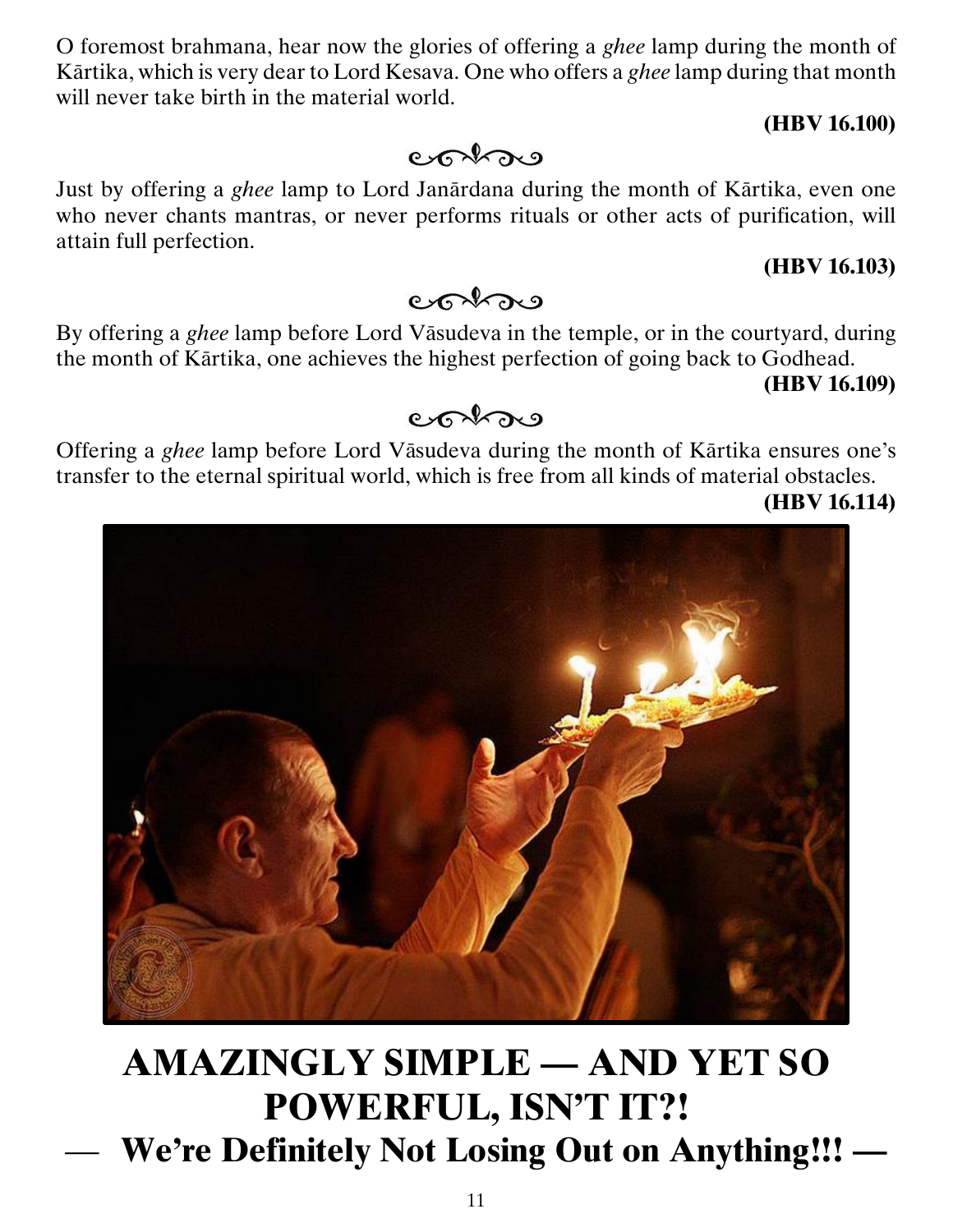## **WHEN SIMPLE IS SUBLIME — And So Very, Very Deep! —**

#### The essence of Srila Prabhupāda's mission can be summed up **in his own words**

*The* **bhakti-yoga** *process should be completed in this life, because in this life we have all the instruments necessary to become fully Krsna conscious. We have mrdangas and cymbals and tongues with which to chant Hare Krsna. Even if we don't have mrdangas and cymbals, we have a tongue. No one has to purchase a tongue. We also have ears with which to hear the sound that the tongue vibrates. Therefore we have all the instruments we need with us a tongue and ears. We have only to chant Hare Kåñëa and use our ears to hear this vibration, and all perfection will be there. We don't have to become highly educated scientists or philosophers. We have only to chant and hear.* **—The Path of Perfection**

Here Srila Prabhupāda is telling us that the perfection of life can be attained very, very easily. Do we believe it?

**Or have our fumbling, mumbling, stumbling — and sometimes grumbling — attempts to chant the Holy Name convinced us that**

## **Sounds good, Çréla Prabhupäda — but it doesn't work!!!**

It's definitely true that **offensive** chanting doesn't work — it doesn't take us anywhere, except down. But any sincere and serious chanter has tasted a few crumbs of the Holy Name's potency and compassion — and that taste keeps him moving forward, striving to serve — and chant — the Holy Name purely.

So what does it look like to chant the Holy Name purely? Let's take a peek into Srila Prabhupäda's life to answer this question.

*I was a receptionist at the Brooklyn temple and I would greet guests whenever they would come in. Sometimes there would not be any guests so I would simply sit at my desk and chant Hare Krsna.* 

*One time it was very quiet and all of a sudden I heard something. It was Prabhupäda singing and playing his harmonium. He was alone. I didn't hear any devotees. It was just Prabhupäda singing and playing the song, "***sava avatar sar siromani***." I don't know if the door was open, but I could hear it well and I was enjoying it very much because no one else was around.*